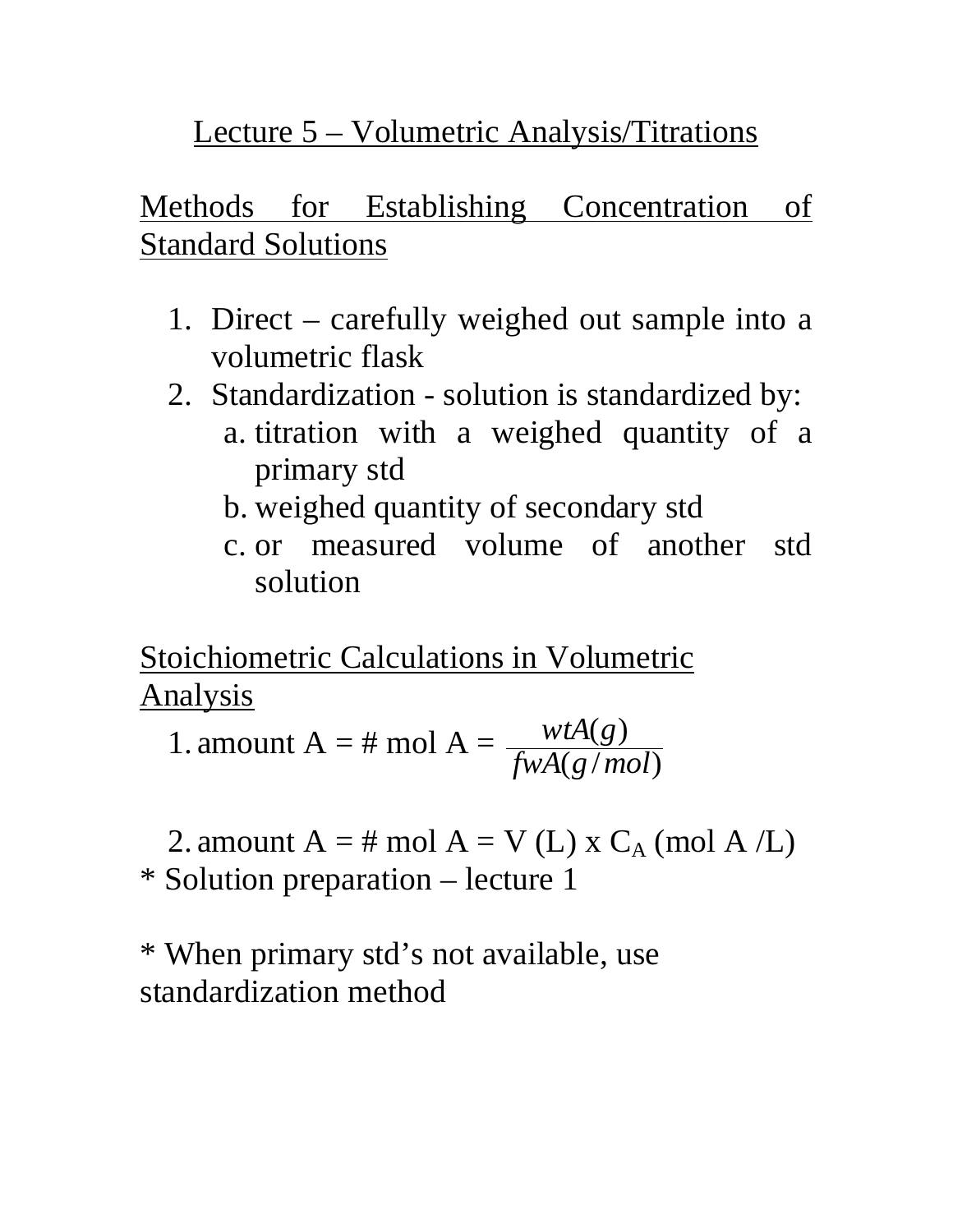Volumetric titration – addition of a standardized solution (titrant) from a buret (or other volumetric device) to a solution of analyte until reaction completed (equivalence point).



Key: Relate # moles of titrant to moles of analyte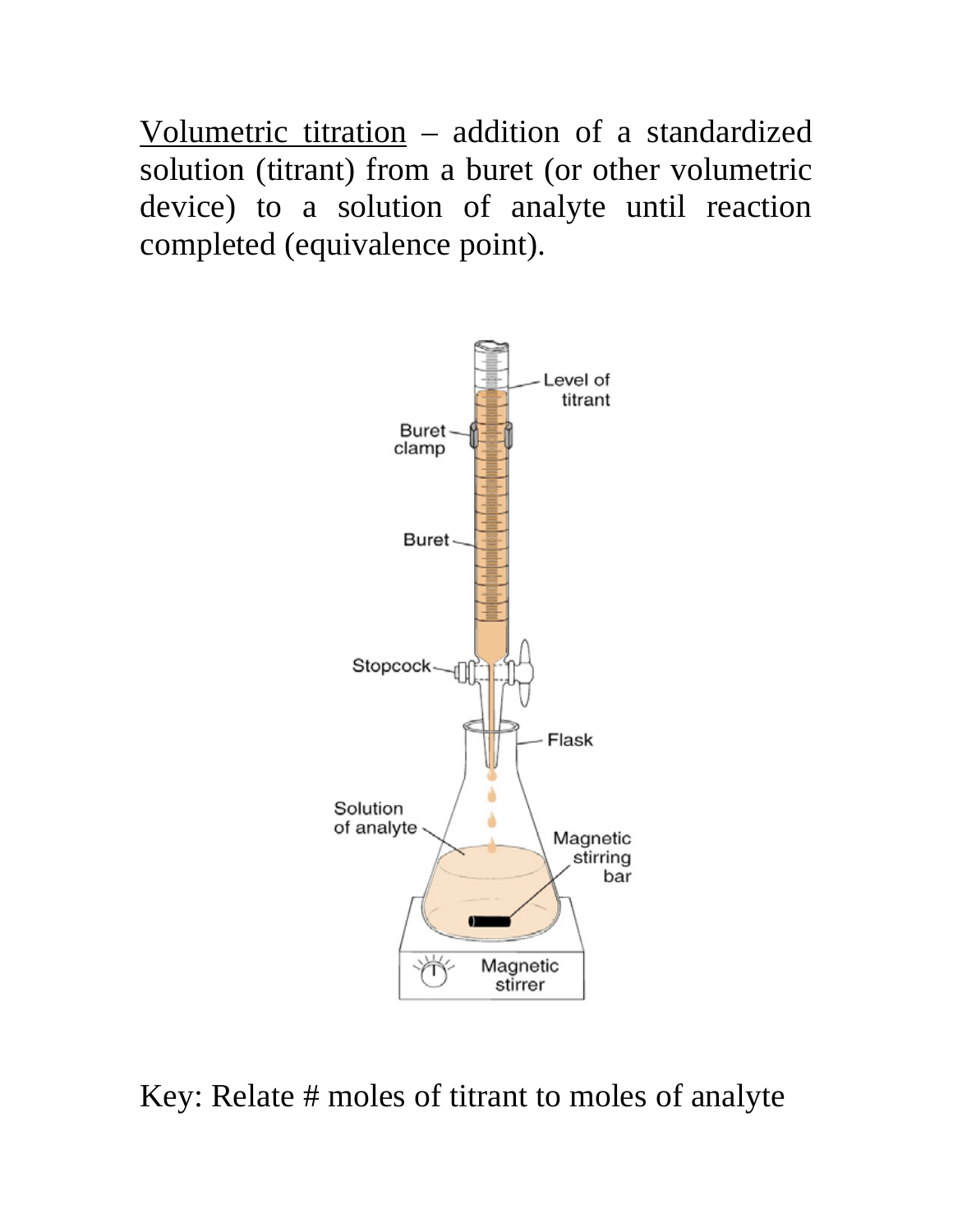Titration Curves in Titrimetric Methods (precipitation)

End point  $=$  some physical change that occurs near the equivalence point of a titration

Equivalence point - reaction b/t titrant and analyte is complete.

Color change – most recognizable indicator (p.367)

 $A + T \Leftrightarrow AT$ 

$$
In+T \Leftrightarrow InT
$$

For change -  $\frac{\lfloor I nI \rfloor}{[In]}$  $[lnT]$ *In InT*] change by 1-2 orders of magnitude

Titration curves – allow understanding of the basis of end points and titration errors.

1.Sigmoidal – small region (0.1-0.5 mL) surrounding the equivalence point

2. Linear – measurements made on both sides of the equivalence point.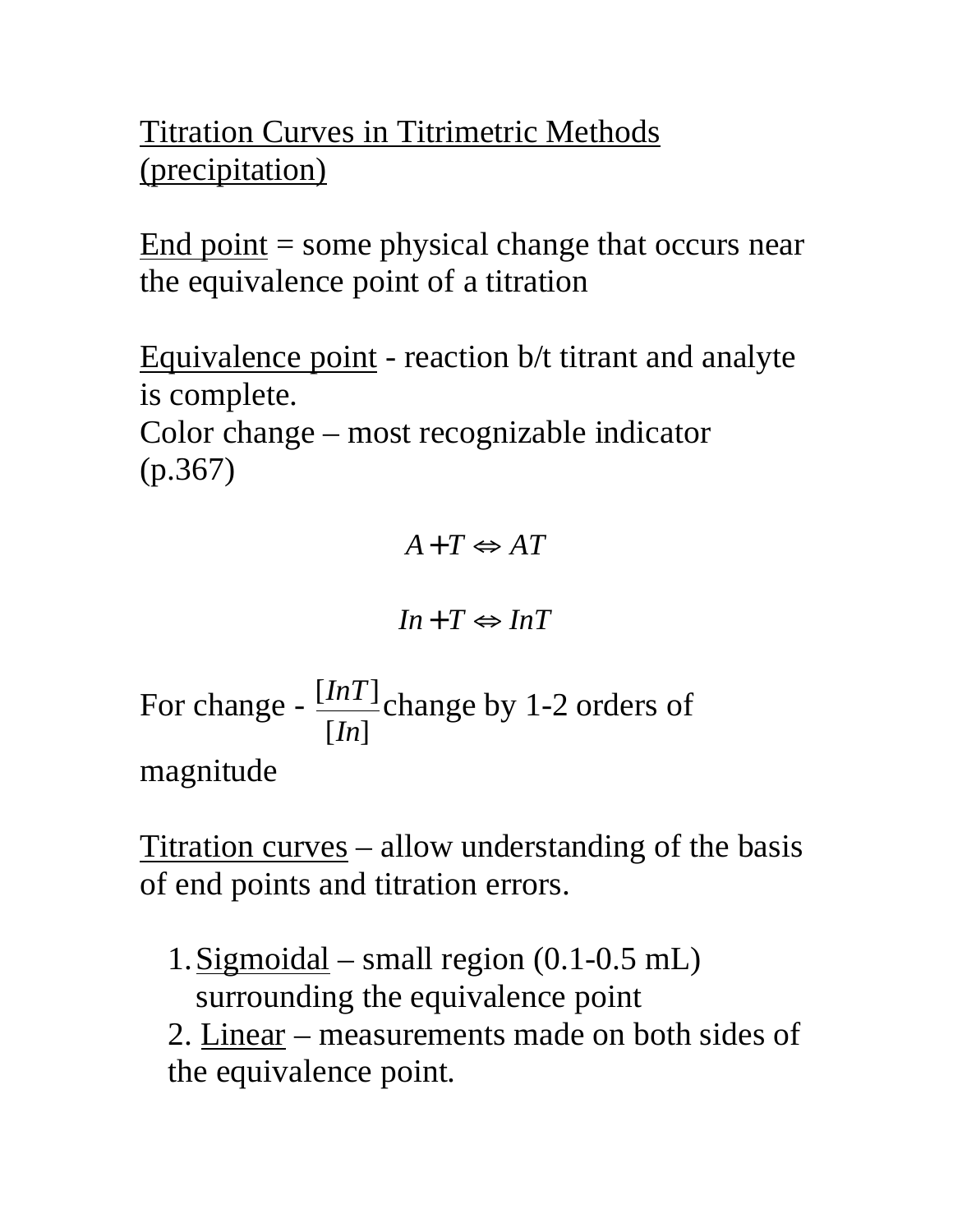# Using data near the equivalence point

| Vol $0.1000$ T (mL) | Conc. A $(mol/L)$      | рA    |
|---------------------|------------------------|-------|
| $\theta$            | $1.00 \times 10^{-1}$  | 1.00  |
| 5.00                | $6.67 \times 10^{-2}$  | 1.18  |
| 10.00               | $4.29 \times 10^{-2}$  | 1.37  |
| 24.00               | $2.04 \times 10^{-3}$  | 2.69  |
| 24.90               | $2.00 \times 10^{-4}$  | 3.70  |
| 24.99               | $2.00 \times 10^{-5}$  | 4.70  |
| 25.00               | $2.24 \times 10^{-6}$  | 5.65  |
| 25.01               | $2.50 \times 10^{-7}$  | 6.60  |
| 25.10               | $2.50 \times 10^{-8}$  | 7.60  |
| 26.00               | $2.50 \times 10^{-10}$ | 9.60  |
| 40.00               | $1.67 \times 10^{-10}$ | 9.78  |
| 45.00               | $1.25 \times 10^{-10}$ | 9.90  |
| 50.00               | $1.00 \times 10^{-10}$ | 10.00 |
|                     |                        |       |

#### Concentration changes during titration

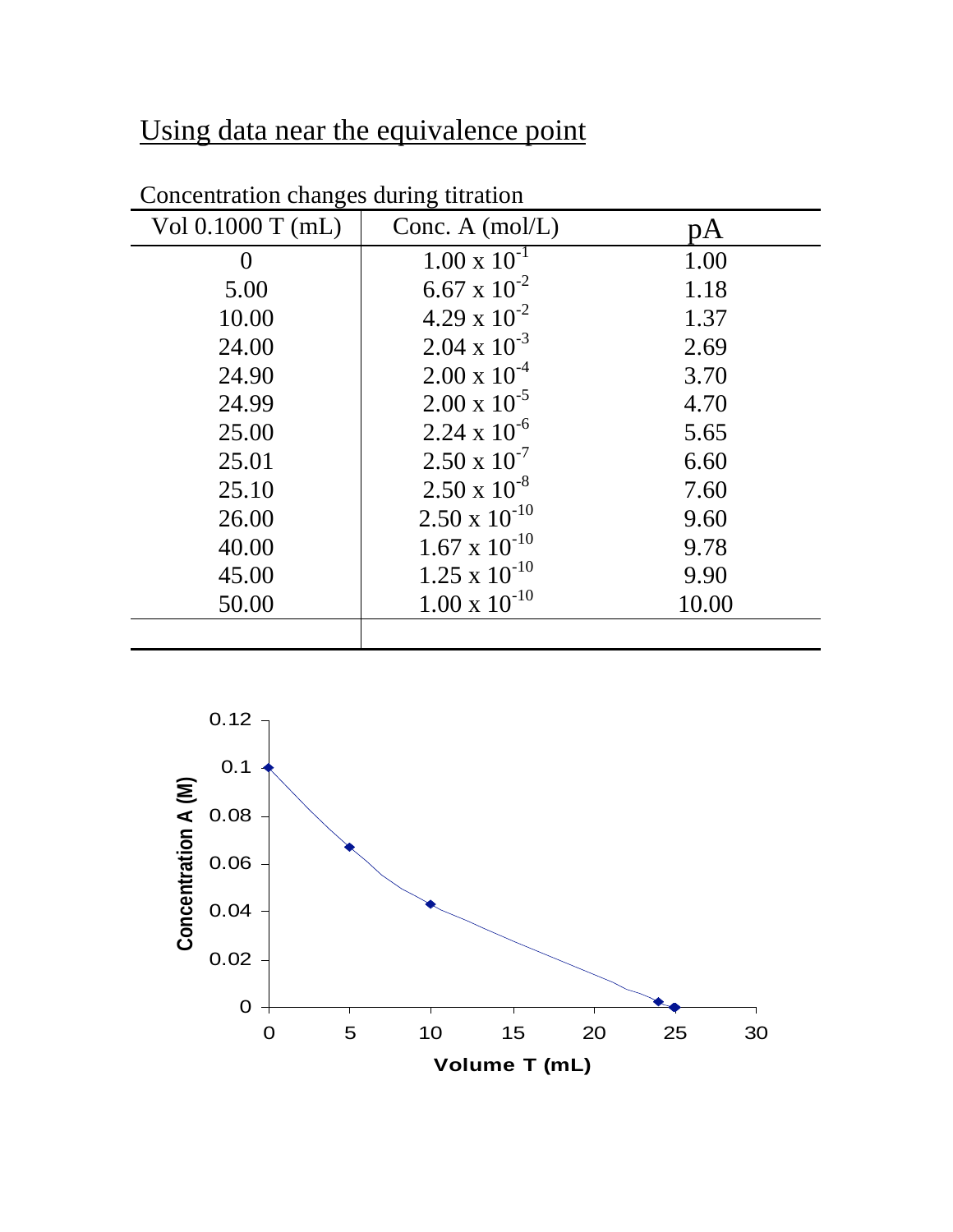# Graphs of titration curves



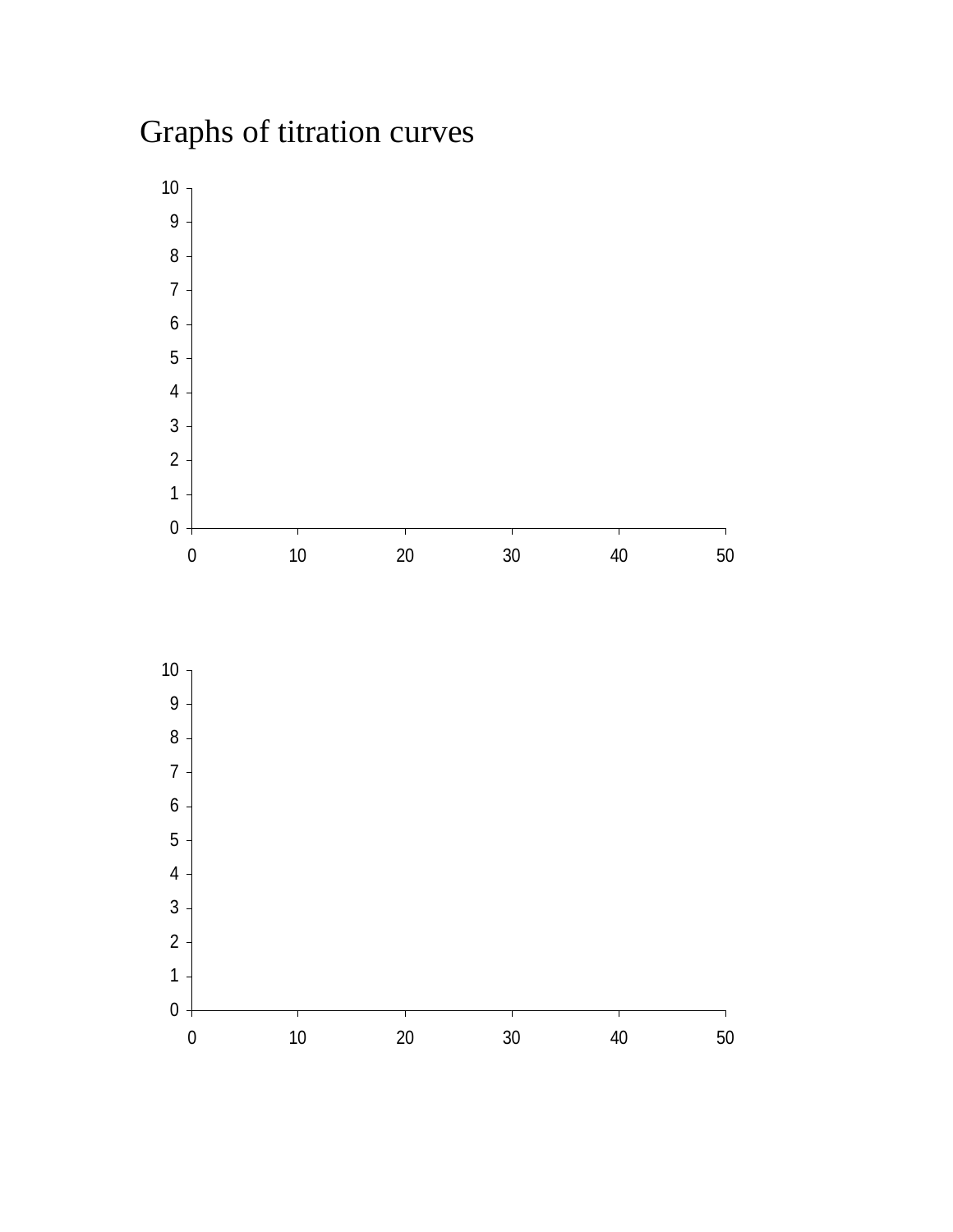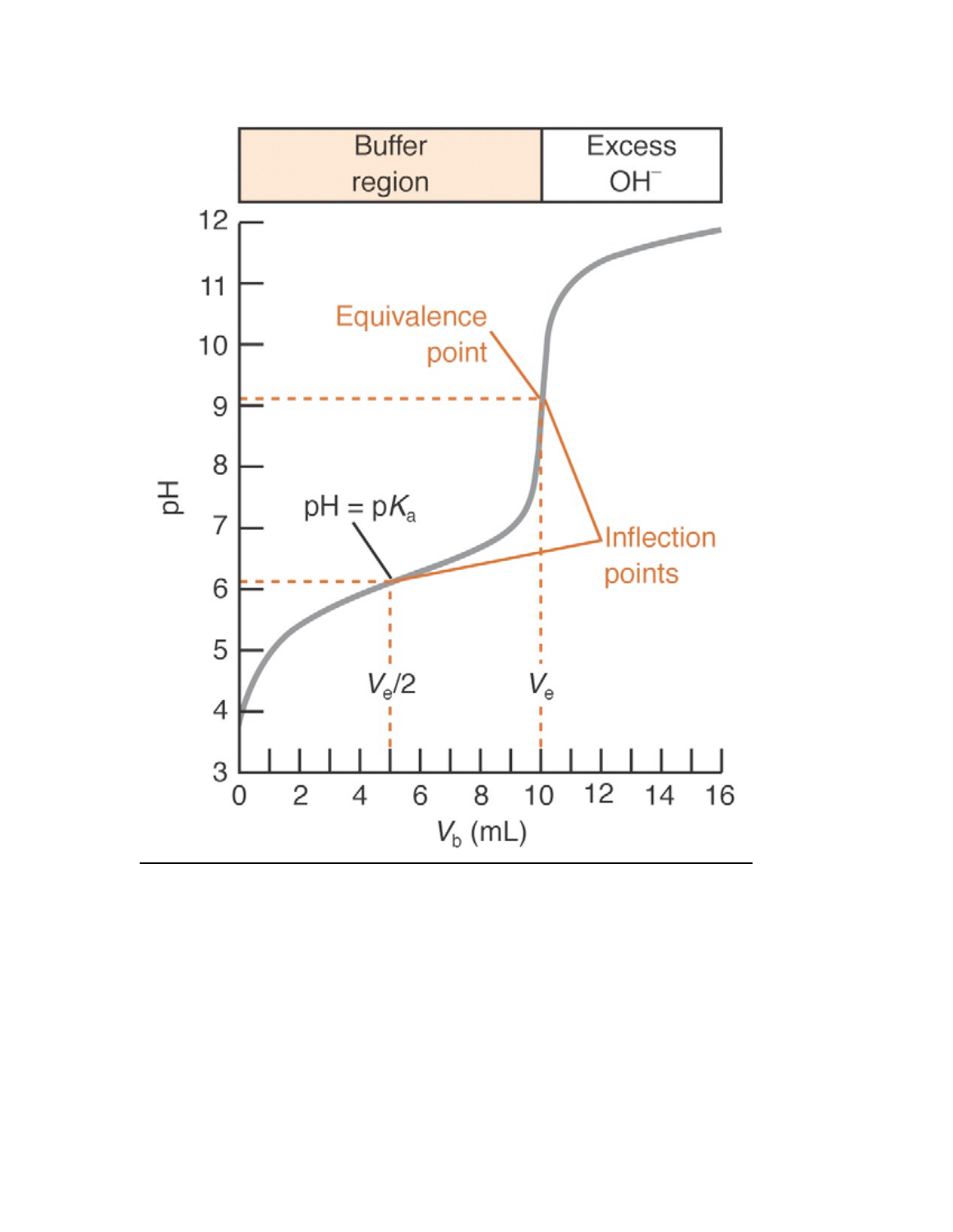### Factors Influencing Endpoints

- 1. Concentrations- increases in analyte and reagent concentrations enhance the change in pA (equivalence region). Rule: change of 2 in p-function.
- 2. Reaction completeness end points improve as reaction becomes more complete. -product solubility large factor

### Titration curves of mixtures